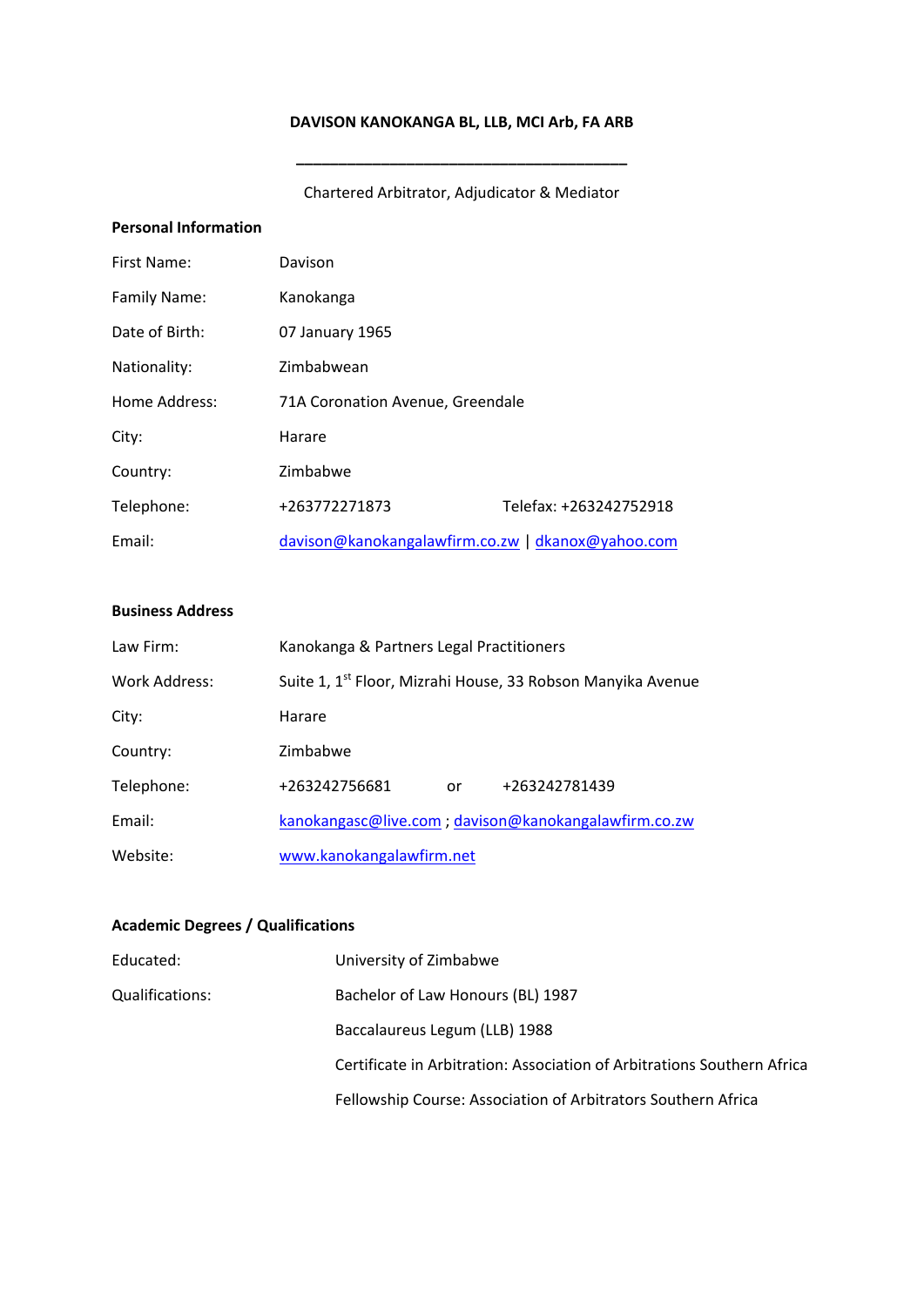## **Post Graduate Qualification**

Fellow of Association of Arbitrators (Southern African) NOC

## **Membership of Professional Bodies**

African Legal Tech Network African Arbitration Association Arbitration Foundation of Southern Africa Association of Arbitrators (Southern Africa) Chartered Institute of Arbitrators and Mediators (UK) Commercial Arbitration Centre in Harare Doing Business International (DBi) Federation of Integrated Conflict Management Law Society of Zimbabwe Mauritius International Arbitration Centre Mediation and Conciliation Network of Neutrals Society of Construction Law for Africa **Professional Career:** Professional Assistant with Chinamasa Mudimu & Chinogwenya 1989 – 1990 Professional Assistant with Ziyambi & Ziyambi 1990 – 1991 Founder & Senior Partner of Kanokanga & Partners since 1991 **Fields of Legal Expertise**

Roman Dutch Law, International Law

#### **Specialisation**

| <b>Aviation &amp; Transport</b>       | <b>Energy and Natural Recourses</b>      |
|---------------------------------------|------------------------------------------|
| Administrative Law                    | Finance and Banking                      |
| <b>Alternative Dispute Resolution</b> | Foreign Investments and Joint Ventures   |
| Construction & Engineering            | Information and Communication Technology |
| Corporate & Competition Law           | <b>Real Estate</b>                       |

#### **Foreign Investment Law**

In addition to the above, Davison has a keen interest in foreign investment law and he over the years advised numerous individual and international corporate organisations on investments in Zimbabwe. In 2018 he attended the Africa International Legal Awareness ("AILA") training on Investments Treaty Law and Arbitration held in London.